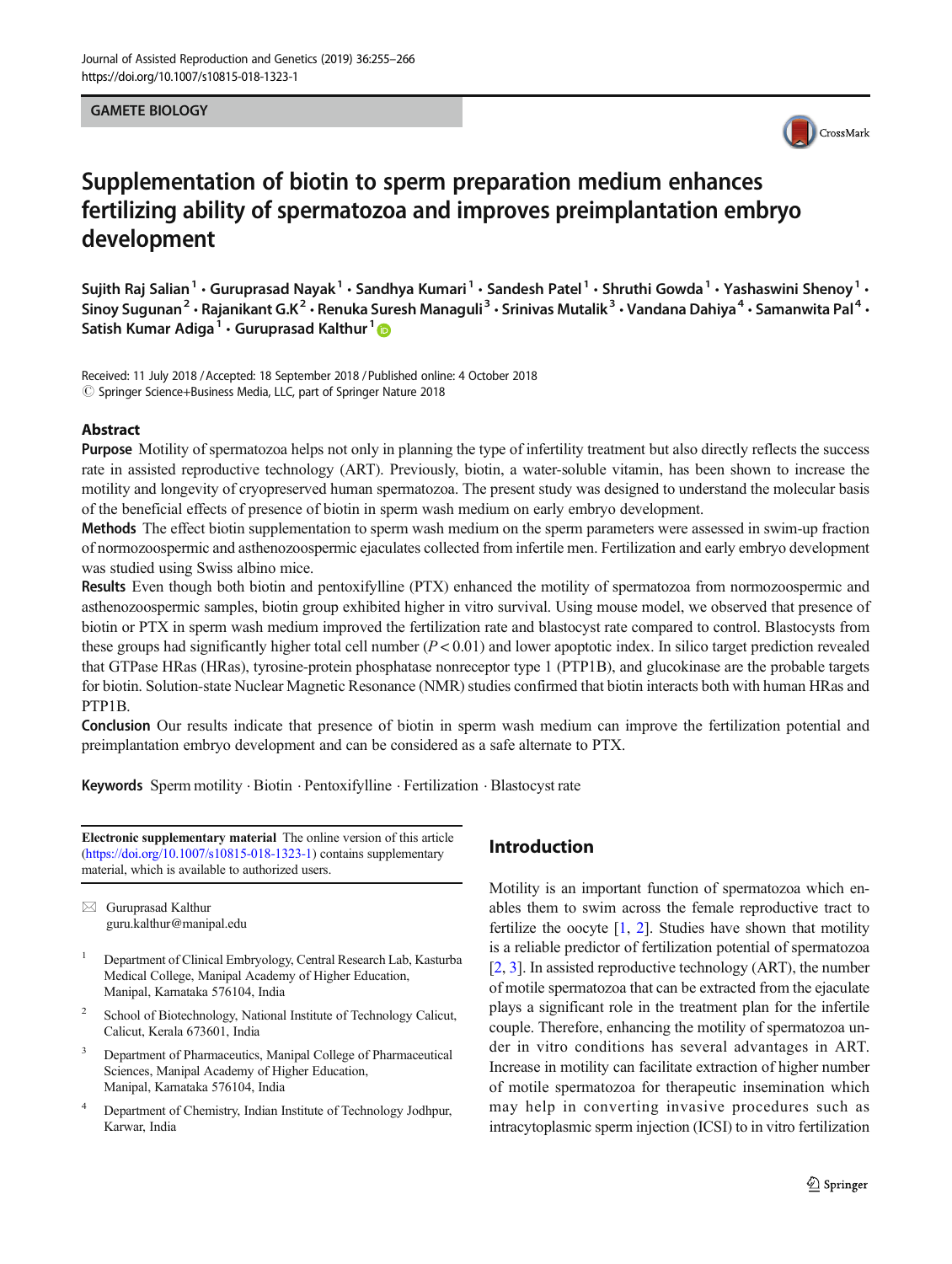(IVF) and IVF to intra-uterine insemination (IUI). In addition, spermatozoa from absolute asthenozoospermic semen samples or frozen-thawed testicular tissue/epididymal aspirates that are characterized by poor or lack of motility can cause difficulty in identification of viable spermatozoa for ICSI [[4\]](#page-10-0). In such circumstances, triggering the motility not only enables quick selection of viable spermatozoa for the procedure but also improves the fertilization rate.

Progesterone [\[5](#page-10-0)], follicular fluid [[6](#page-10-0)], cumulus cells [\[7](#page-10-0)], and methylxanthenes [\[8\]](#page-10-0) are known to trigger the motility in spermatozoa under in vitro conditions. Among these, pentoxifylline (PTX), a phosphodiesterase inhibitor, is the most extensively studied motility enhancer. However, the modulatory effect of PTX on motility has contradictory reports. Few groups reported beneficial effects  $[9-12]$  $[9-12]$  $[9-12]$ , few did not observe any changes  $[13-15]$  $[13-15]$  $[13-15]$  $[13-15]$  $[13-15]$ , while a few others even reported its detrimental effect on spermatozoa and embryos [\[16](#page-10-0)–[19\]](#page-10-0). Therefore, the concern over using PTX in ART has necessitated the search for an alternate agent that does not have any adverse effect on the gametes and embryos.

Biotin, a B complex (B7) vitamin, plays a significant role in growth and development. Even though deficiency of biotin is very rarely reported in humans, its deficiency in lower an-imals leads to teratogenesis [[20](#page-10-0), [21\]](#page-10-0). In our previous report, we have demonstrated that supplementation of biotin to sperm wash medium can enhance motility and longevity of the frozen-thawed human spermatozoa in vitro [\[22\]](#page-10-0). The present study was aimed to assess the effect of biotin on fertilizing ability, preimplantation embryo development, and also to elucidate its mechanism of action.

### Materials and methods

#### Study subjects

The study involving human subjects included 171 normozoospermic and 67 asthenozoospermic infertile men (24– 47 years), attending university fertility center for routine semen analysis between October 2014 and May 2016. Study was approved by Institutional Ethics Committee of Kasturba Medical College, Manipal Academy of Higher Education, Manipal (IEC 087/2010), and a written informed consent was taken from subjects willing to provide their semen samples for the study. The semen characteristics of the patients are given in supplementary information (Supplementary Table S1). All the methods were performed in accordance with the institutional guidelines and Helsinki declaration.

Randomly bred Swiss albino mice (8–12 weeks) maintained in controlled conditions ( $23 \pm 2$  °C, 12-h light-dark cycle,  $50 \pm 5\%$  humidity, food and water ad libitum) were used for the study. The study was approved by Institutional Animal Ethics Committee of Kasturba Medical College, Manipal (IAEC/KMC/40/2012). Animal care and handling were conducted according to the institutional guidelines for animal experimentation.

### Extraction of motile spermatozoa from ejaculate

Motile spermatozoa were extracted using the swim-up method [\[22](#page-10-0)]. In brief, liquefied semen samples were washed with equal volume of Earl's balanced salt solution (EBSS, E2888, Sigma-Aldrich) and centrifuged for 8 min at 1800 rpm. The pellet obtained was re-suspended in EBSS medium and then equally split into three groups—control, biotin, and PTX groups after which they were again centrifuged at 1200 rpm for 8 min. The pellet from the control group was gently layered with EBSS containing 0.1% bovine serum albumin (BSA, A3311, Sigma-Aldrich). For biotin and PTX groups, the pellet was layered with EBSS containing 10 nM biotin (14400, Sigma-Aldrich) and 1 mM PTX (P1784, Sigma-Aldrich), respectively, and incubated for 60 min at 37 °C and  $5\%$  CO<sub>2</sub> for motile sperm to swim up. The presence of biotin in the swim-up fraction was confirmed by reversedphase high-performance liquid chromatography (RP-HPLC, Supplementary Table S2 & Fig. S1). Motility was assessed at various intervals  $(1, 4, 24, 48, \text{ and } 72 \text{ h})$  by placing 10  $\mu$ L of sperm suspension on a slide and observing under microscope (WHO 2010). Kinematic changes were assessed using computer-assisted semen analysis (CASA). Ten microliters of sperm suspension was placed on a clean microscopic slide, covered with a coverslip, and analysis was performed using ISAS software (Proiser, Spain). Curvilinear velocity (VCL), straight line velocity (VSL), average path velocity (VAP), lateral displacement of sperm head (ALH), linearity (LIN), straightness (STR), balancing (WOB), and beat frequency cross (BCF) were assessed at 1- and 4-h intervals.

### Effect of biotin supplementation on sperm functional characteristics

#### Acrosome reaction

Fertilizing ability of motile spermatozoa was estimated using ionophore (A23187)-induced acrosome assay (CIAR) as de-scribed by Liu and Baker [[23\]](#page-11-0), with minor modifications. Briefly, the motile sperm fraction from various groups was incubated for 30, 60, and 120 min at 37  $\degree$ C and 5% CO<sub>2</sub> with 5 μM of calcium ionophore A23187 (C7522, Sigma-Aldrich). The samples were washed in phosphate-buffered saline (PBS) and smeared on a coverslip. Spermatozoa were permeabilized using methanol (15 min) and stained with 25 μg/mL FITCconjugated Pisum sativum agglutinin (FITC-PSA, L0770, Sigma-Aldrich) for 30 min in dark. Cells were then washed with Milli-Q water, counter-stained with 7 μg/mL of propidium iodide (PI, P4170, Sigma-Aldrich), and mounted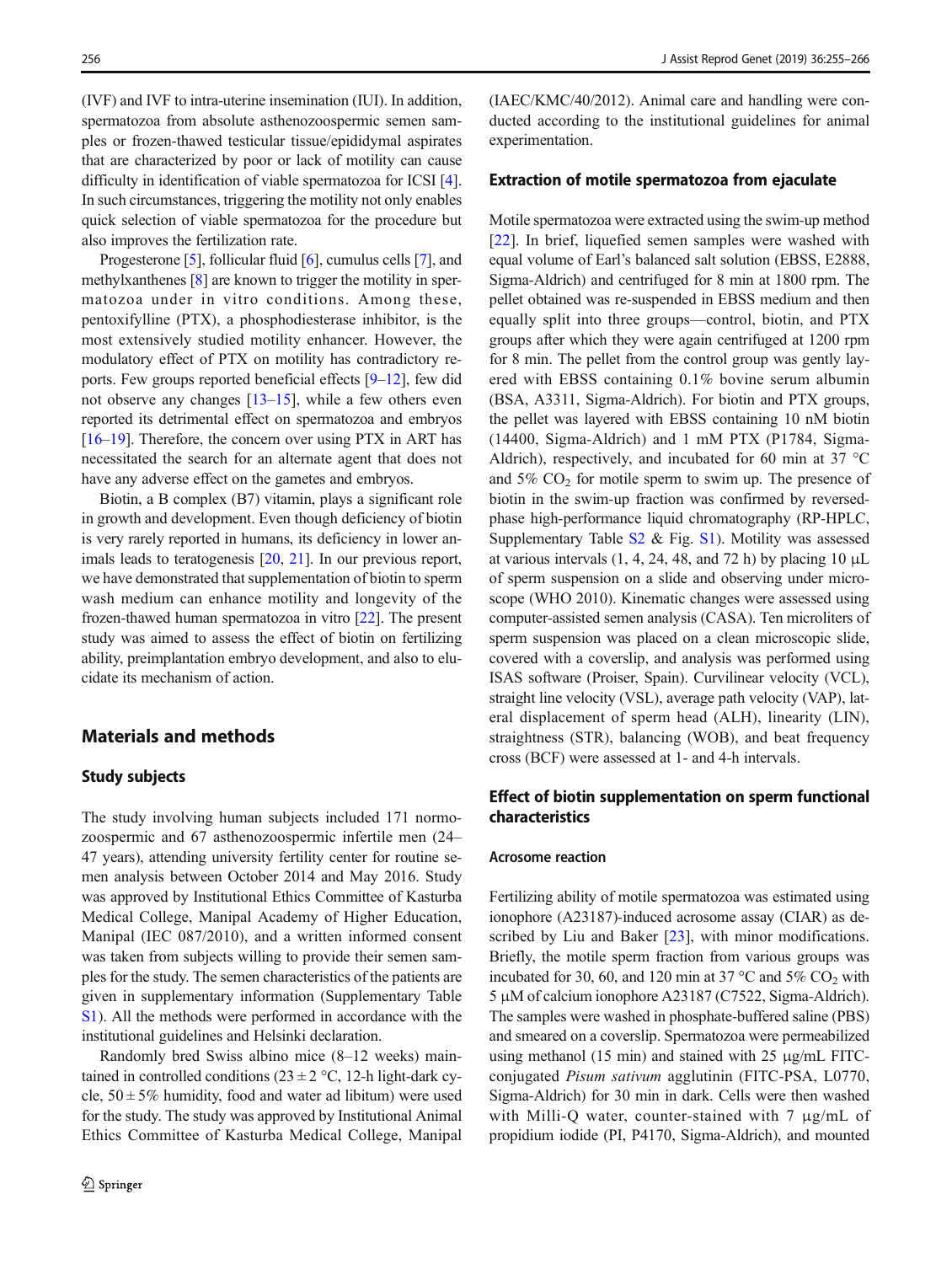on clean microscopic slide using anti-fade mounting medium (S3023, DAKO). Percentage of acrosome-reacted spermatozoa (without green acrosome cap) was determined by scoring 500 spermatozoa per sample under fluorescent microscope (Imager A1, Carl Zeiss, Germany).

### Mitochondrial membrane potential and sperm DNA integrity

Mitochondrial membrane potential and DNA integrity of spermatozoa were assessed at 24 and 48 h post-incubation using rhodamine-123 and sperm chromatin dispersion (SCD) test, respectively [\[24\]](#page-11-0). Based on the fluorescence intensity in the mid-piece region, spermatozoa were categorized as intact (bright), partial damage (faint), and damaged mitochondria (no fluorescence). A minimum of 500 spermatozoa were scored and the results were expressed in percentage. In SCD test, depending on the halo size, the sperm heads were categorized as no halo, small, and large halo by observing under fluorescent microscope. Spermatozoa with no or small halo were considered to have DNA damage and results were expressed in percentage.

#### Measurement of intracellular cyclic AMP level

Intracellular cyclic AMP (cAMP) level in spermatozoa was measured using ELISA kit (581001, Cayman chemical). Approximately five million spermatozoa were treated with 0.5 mL of 0.1 M HCl, incubated for 20 min at room temperature, and centrifuged at 3000 rpm for 10 min. The supernatant was collected and stored at − 80 °C until further analysis. The samples and cAMP standards were acetylated using 4 M KOH and acetic anhydride. Fifty microliters of acetylated samples was added to each well along with blank, total activity, non-specific binding, and maximum binding wells. After adding acetyl cholinesterase-cAMP tracer and cAMP antiserum (50 μL each), the plate was incubated for 18 h at 4  $^{\circ}C$ , washed five times with wash buffer, and color was developed by adding Ellman's reagent (200 μL). Plate was incubated for 90 min in the dark on a micro-plate shaker after which absorbance was recorded at 405 nm. Data was analyzed by using a computer spread sheet of Cayman chemical (MI, USA, [www.](http://www.caymanchem.com/analysis/elisa) [caymanchem.com/analysis/elisa](http://www.caymanchem.com/analysis/elisa)). The assay was performed in duplicates.

### In vitro fertilization and preimplantation embryo development

Effect of biotin on fertilizing ability of spermatozoa and subsequent preimplantation embryo development was determined by performing in vitro fertilization using a murine model. Oocyte cumulus complex (OCC) was collected from superovulated female mice as described earlier [[25\]](#page-11-0). Caudal spermatozoa collected from male mice were released into

EBSS medium containing 0.1% BSA and incubated for 2 h at 37 °C and 5%  $CO_2$  followed by centrifugation at 1200 rpm for 8 min. The pellet was layered with EBSS medium (containing 2.5% BSA) with or without 10 nM biotin or 1 mM PTX. After 45 min, motile spermatozoa were collected from all the three groups and sperm density was adjusted to 3– 5 millions/mL to prepare insemination droplet of 80 μL and covered with pre-incubated paraffin oil. At 13 h post-hCG, the OCCs were collected and washed gently in EBSS with 0.1% BSA. OCCs from each mouse were divided into three groups and inseminated with spermatozoa from control, biotin, and PTX groups and incubated at 37 °C, 5% CO<sub>2</sub>. At 12 h postinsemination, the OCCs were gently pipetted to strip off the cumulus cells and observed under inverted microscope (Olympus IX71, Tokyo, Japan). Oocytes with 2 pronuclei and 2 polar bodies (2PN/2PB) were cultured further until blastocyst stage in potassium simplex optimization medium (KSOM, homemade). The developmental potential was assessed by calculating the blastocyst rate and hatching rate. The apoptotic index in blastocysts was assessed by terminal deoxynucleotidyl transferase (TdT) dUTP nick end labeling (TUNEL) assay and the total cell number (TCN) was assessed by staining the nuclei with 4′,6′-diamidino-2-phenylindole (DAPI) assay as described earlier by Kalthur et al. [[25\]](#page-11-0).

#### qRT PCR analysis of mRNA expression in blastocyst

RNA extraction, cDNA synthesis, and real-time quantitative polymerase chain reaction (RT-PCR) were performed according to manufacturer's instructions. Briefly, 30–35 expanded embryos per group were lysed in lysis buffer and eluted from the RNA aqueous column using 8  $\mu$ L pre-warmed (95 °C) elution buffer (AM1931, Ambion). The concentration and purity of the RNA was determined using Nanodrop analyzer (HellmaTrayCell; Hellma GmbH & Co. K.G, Mullheim, Germany). cDNA was synthesized from 35 ng total RNA using a Superscript first-strand cDNA synthesis kit for reverse transcription-polymerase chain reaction (E6300; New England Biolabs, Ipswich, MA, USA). Real-time quantitative polymerase chain reaction (real-time qPCR) for pluripotency genes was performed using predesigned TaqMan Gene Expression Assays (Applied Biosystems, Foster City, CA, USA). Triplicate amplification reactions were set up for each sample. The thermal cycler used was a StepOne Real-Time PCR System (Applied Biosystems, USA). The program set for the real-time qPCR was as follows: 20-s incubation at 95 °C, amplification at 95 °C for 1 s, and annealing at 60 °C for 20 s, for 40 cycles. Expression of Oct4, Sox2, Nanog, Cdx2, Bmp4, p53, Caspase3, and Rad51 was normalized against that of the housekeeping gene b-Actin (Actb). The primer details are provided in Supplementary Tables S<sub>4</sub> & S<sub>5</sub>.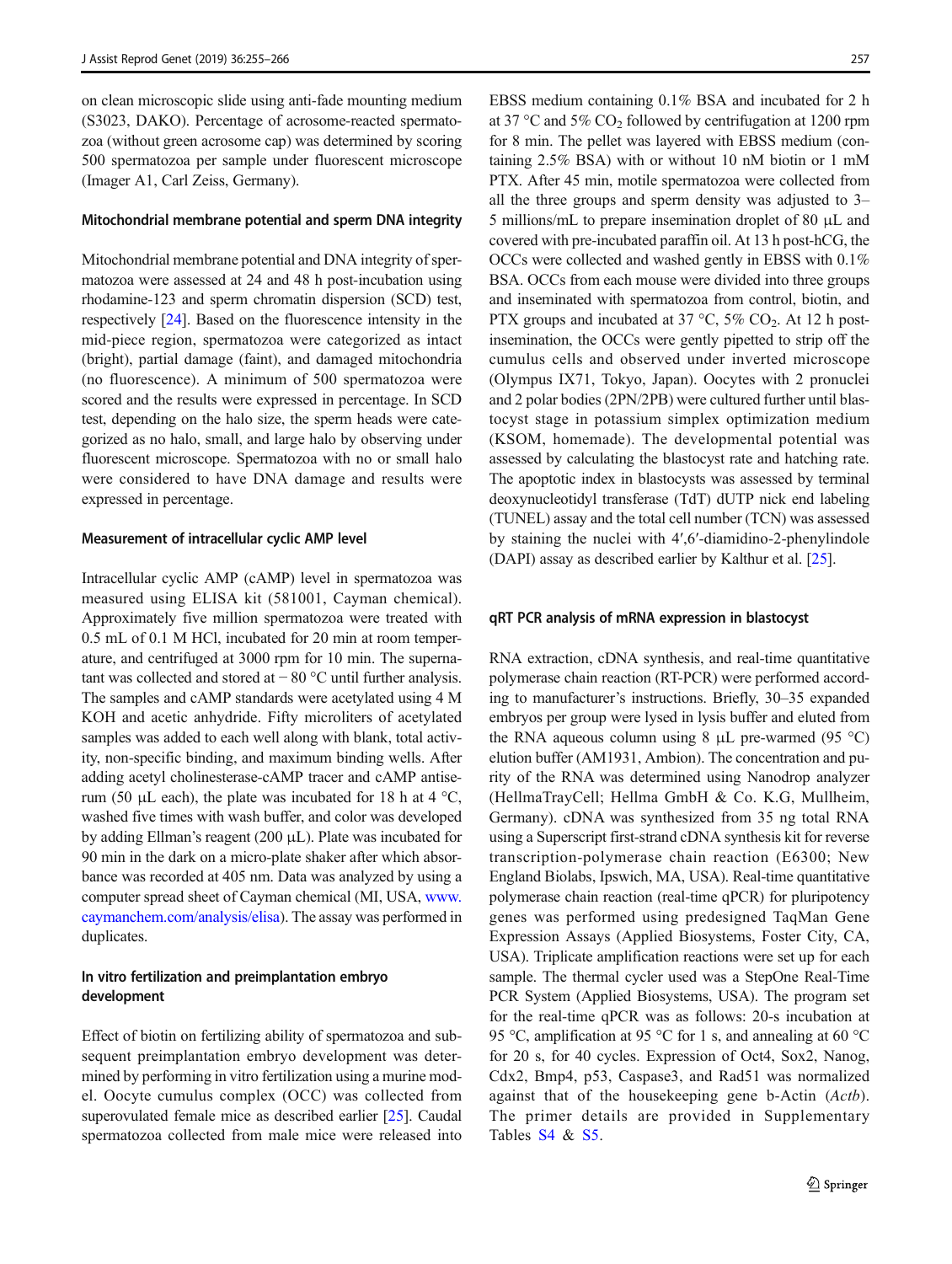#### In silico target prediction

PharmMapper, a freely accessed web-server designed to identify potential protein targets for a given probe, small molecule (drugs, natural products, or other newly discovered compounds with binding targets unidentified) using an integrated pharmacophore mapping approach with statistical method, was employed to carry out the bioinformatics study, the methodology of which is given in the Supplementary file.

The major objective of our bioinformatics study was to predict potential protein targets of biotin in human sperm sample. Subsequently, Nuclear Magnetic Resonance (NMR) studies were carried out on human sperm samples to confirm the findings of our bioinformatics study. Hence, only human protein targets were selected for the screening purpose. Sequence similarity searching, using the most reliable and widely used strategy, BLAST, identified that 100% and 83% sequences are conserved for GTPase HRas and tyrosine-protein phosphatase nonreceptor type 1, between human and mouse.

### Protein ligand interaction [protein tyrosine phosphatase nonreceptor type 1 and HRas interaction with biotin]

The human ejaculate was centrifuged at 1200 rpm for 10 min and the pellet obtained was washed with cold PBS thrice. The supernatant was discarded and the pellet was treated with 100 μL RIPA buffer, incubated in vortex shaker for 30 min at room temperature, and centrifuged to remove undigested spermatozoa. Resultant supernatant was collected and the protein concentration was estimated (32 mg/mL) at 280 nm using Nanodrop and then stored at − 80 °C until they were purified using SDS page. To this, 100 μL Laemmli buffer was added and incubated at 99 °C for 10 min. The proteins were then subjected to SDS-PAGE and using the protein molecular weight markers, the specific protein bands were collected at 18.4 kDa and 21 kDa for protein tyrosine phosphatase nonreceptor type 1 (PTP1B) and HRas, respectively. The polyacrylamide protein bands were cut and crushed in Tris-HCl buffer (pH 7.4), vortexed at room temperature for 30 min. They were then centrifuged at 14,000 rpm for 20 min at 4 °C. The supernatant was collected, lyophilized, and later subjected to  ${}^{1}$ H-NMR to study the protein ligand interactions.

In vitro ligand detection using <sup>1</sup>H-NMR methods based on change in chemical shift and line width was employed to experimentally confirm the interaction of PTP1B and HRas with biotin. A brief introduction to chemical shift and line width-based NMR method to decipher ligand-protein interaction is discussed in the subsequent section.

## 1D <sup>1</sup>H-NMR studies for ligand-protein interaction

NMR is one of the most powerful tools to study the ligandmacromolecule interactions in solution [\[26\]](#page-11-0). The proton chemical shift is sensitive to the chemical environment as well as intermolecular interactions between ligand-protein systems. Change in the chemical environment due to complexation or due to intermolecular interaction with neighbors in solution will be reflected as a shift either to the higher frequency (downfield) or to the low frequency (upfield) depending on the magnetic shielding properties of the new environment. Besides changes in the NMR chemical shift, the mobility of the molecule also exhibits drastic change due to complexation or formation of intermolecular adducts. Complex formation with the protein leads to a more macromolecule-like behavior for the small molecule, viz., decrease in molecular motion and increase in molecular correlation time  $(\tau_c)$  [\[26](#page-11-0)–[28\]](#page-11-0) (Fig. S2). Consequently, a cumulative effect of complexation is observed as NMR line broadening revealing a much smaller transverse relaxation time  $(T_2)$  of the small molecule. Hence, detectable change in NMR chemical shift and line width of a ligand in absence and presence of protein is a preliminary indicator of binding interaction involving the both in solution [\[29](#page-11-0)].

Equation 1 depicts the relation between line width and apparent transverse relaxation time  $(T_2^*)$ .

$$
\Delta\nu_{1/2} = \frac{1}{\pi T_2^*} \tag{1}
$$

where  $\Delta \nu_{1/2}$  = observed linewidth at half height. The apparent transverse relaxation time  $(T_2^*)$  that determines the line width is a direct manifestation of the motional correlation time  $(\tau_c)$  that in turn depends on the molecular weight of the chemical species. Hence, any change in molecular weight due to complexation will be correctly identified by analyzing the changes observed in case of line width of the molecule.

#### **Materials**

Biotin,  $D_2O$ , and DMSO at 99.9% purity were procured from Sigma-Aldrich. The lyophilized protein samples (PTP1B 18 kDa and HRas 21 kDa) were used and quantified by NanoDrop™. All other reagents were of analytical grade. Double-distilled water was used throughout the experiments and Tris-HCL (tris(hydroxyl methyl)aminomethane hydrochloride) buffer (pH 7.5) was prepared in double-distilled water.

#### Preparation of stock solutions

Both protein stock solutions were prepared in Tris-HCL buffer (PB: 0.05 M; pH 7.5). The stock concentrations were determined to be 25 μM for both proteins. Ten-millimolar biotin stock solution was prepared in DMSO and final concentration of biotin was 1 mM and 10% DMSO volume was maintained throughout experiments for each sample. Ten percent  $D_2O$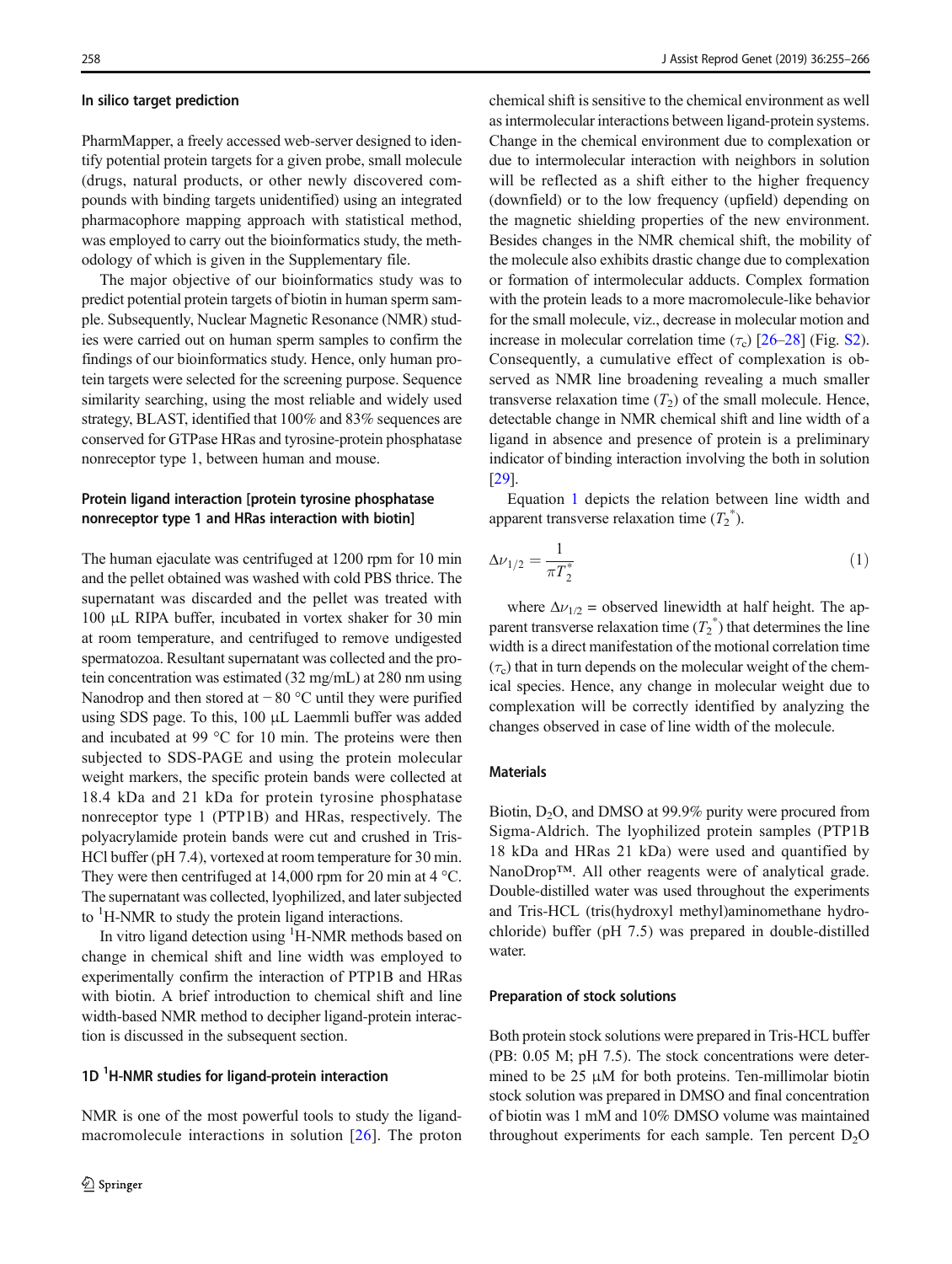was used as the lock solvent. The reaction mixture was then transferred to a NMR sample tube and a series of  ${}^{1}$ H-NMR spectra were acquired under standard observation conditions. Final concentrations for both proteins were 10 μM with 1 mM biotin concentration.

#### NMR spectroscopy

NMR measurements were carried out on Bruker 500 MHz WB NMR spectrometer using a BBFO probehead at 300 K over a spectral width of 9.00 ppm. A total of 24 k data points (TD) were collected for each spectrum with a  $\rm{^{1}H}$  90 $\rm{^{\circ}}$  pulse width of 14.15 μs, and a relaxation delay  $(d_1)$  of 5 s. A total of 16 scans (NS) were accumulated for each experiment. Chemical shifts were referenced to the residual solvent signal of HDO at 4.69 ppm. Multiple solvent suppression technique involving a phase-modulated sinc pulse was employed to achieve suppression of 4.69 ppm water peak and 3.56 ppm DMSO peak simultaneously. All spectra were processed using TopSpin 3.2 software.

#### Statistical analysis

All the data are presented as mean and standard error (mean  $\pm$ SEM), except embryo developmental parameters which are given as percentage data. The statistical significance level of mean  $\pm$  SEM was calculated using one-way analysis of variance (ANOVA) and percentage data was analyzed by chisquare test using GraphPad InStat 3.0 statistical package (GraphPad Inc., USA).  $P$  value < 0.05 was considered as statistically significant. All the graphs were plotted using Origin 6.0 (Origin Lab Corporation, Northampton, MA, USA).

### **Results**

#### Effect on sperm motility and functional characteristics

Normozoospermic semen samples At 1 h after incubation, a significant increase in total motility (progressive and nonprogressive) was observed in both biotin  $(P < 0.05)$  and PTX  $(P<0.01)$  groups which then started declining gradually with incubation time, in all the groups (Table [1](#page-5-0)). Both at 24 and 48 h, total motility was higher in biotin compared to other groups. PTX group had the lowest percentage of motility at 48 h ( $P < 0.05$  vs control and  $P < 0.01$  vs biotin). Even at 72 h, the biotin group had higher percentage of motile spermatozoa compared to PTX  $(P < 0.05)$ .

A similar trend was observed in progressive motility (Table [1\)](#page-5-0). Both biotin and PTX groups had significantly higher percentage of progressively motile spermatozoa  $(P<0.01$  in biotin;  $P<0.001$  in PTX) compared to control until the 4-h interval. Biotin maintained significantly higher percentage of spermatozoa with progressive motility until 72 h of incubation when compared to PTX  $(P)$  $< 0.05$  at 24 and 72 h,  $P < 0.01$  at 48 h).

Asthenozoospermic semen samples At 1-h interval, even though the percentage of total motile spermatozoa did not increase significantly in biotin and PTX groups, progressive motility was significantly higher than control  $(P< 0.05$ , Table [1](#page-5-0)). As observed in normozoospermic samples, the progressive motility was higher in biotin ( $P < 0.05$  vs control and  $P > 0.05$ vs PTX) at 4 h. At 24 h, biotin group had the highest percentage  $(35.82 \pm 3.26)$  of spermatozoa with progressive motility compared to control  $(31.11 \pm 3.63)$  and PTX  $(25.64 \pm 3.30)$ . Beyond 24 h, none of the groups possessed any motility indicating the poor in vitro survival of asthenozoospermic samples.

Sperm kinematics At 1 h after incubation, in normozoospermic samples, VSL  $(P < 0.05)$ , ALH  $(P < 0.01)$ , and STR  $(P < 0.05)$  were significantly higher in PTX than control, while WOB was significantly higher in biotin group compared to  $PTX (P<0.05)$ . While in asthenozoospermic samples, nonsignificantly higher values were observed both in biotin and PTX groups compared to control. At 4 h after incubation, in normozoospermic semen samples, there was no significant difference between the groups (except ALH in PTX,  $P$  < 0.05 compared to control). In biotin group, except VCL and ALH, other parameters were non-significantly higher than control in asthenozoospermic cohort, whereas in PTX group, except LIN, STR, and WOB, other parameters were nonsignificantly higher than control (Table [2\)](#page-5-0).

Calcium ionophore-induced acrosome reaction At 30 min after incubation, the percentage of acrosome-reacted spermatozoa was almost similar in all the groups which increased with incubation time (Fig. [1a](#page-6-0)). PTX group had significantly higher percentage of acrosome-reacted spermatozoa  $(43.95 \pm 2.97\%)$ ,  $P < 0.05$  vs control) at 60 min. However, at 120 min, there was no significant difference between the groups  $(51.37 \pm 2.83,$  $54.95 \pm 2.62$ , and  $61.05 \pm 3.15\%$  in control, biotin, and PTX, respectively).

**Sperm DNA integrity** Control samples had  $21.30 \pm 3.80\%$  of spermatozoa with DNA damage at 24 h after incubation, which was similar in biotin and PTX groups (Fig. [1](#page-6-0)b). At 48 h, DNA damage increased by  $\sim$  15% in all the groups studied. However, no significant difference was observed between the groups.

Mitochondrial membrane integrity In control group at 24 h,  $25.84 \pm 2.56\%$  of spermatozoa showed complete mitochondrial damage which further increased to  $54.83 \pm$ 5.92% at 48 h (Fig. [1c](#page-6-0)). Processing the semen samples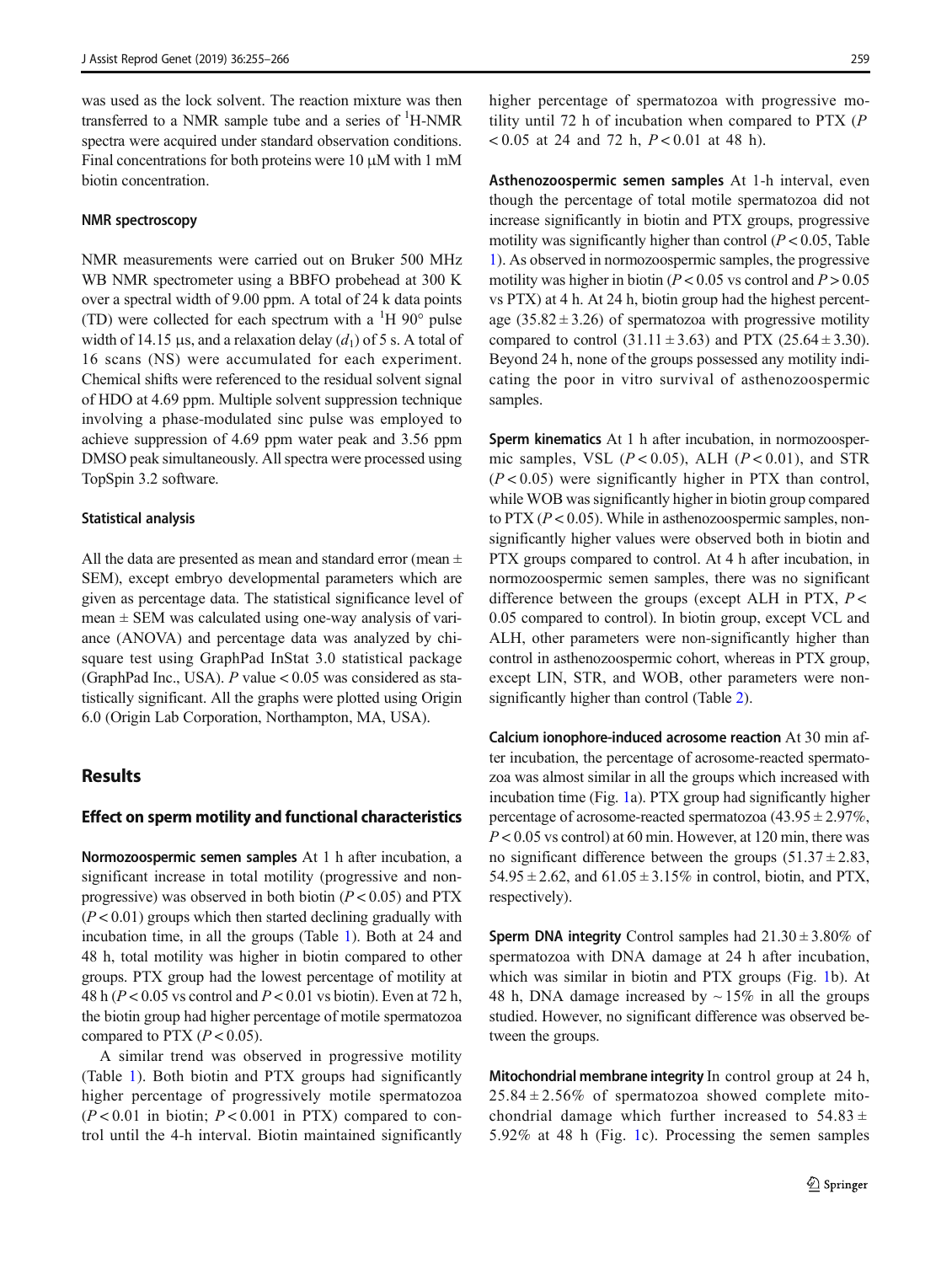<span id="page-5-0"></span>Table 1 Effect of biotin and pentoxifylline on the sperm motility pattern at various time intervals after processing by swim-up technique

| Sample              | Time in hours | Sample size $(n)$ | Total motility $(\%)$ |                               |                                 | Progressive motility $(\%)$       |                                                |                               |
|---------------------|---------------|-------------------|-----------------------|-------------------------------|---------------------------------|-----------------------------------|------------------------------------------------|-------------------------------|
|                     |               |                   | Control               | <b>Biotin</b>                 | Pentoxifylline                  | Control                           | <b>Biotin</b>                                  | Pentoxifylline                |
| Normozoospermic     |               | 171               | $87.88 \pm 0.74$      | $90.11 \pm 0.66$ <sup>a</sup> | $90.65 \pm 0.60^{b}$            |                                   | $72.55 \pm 1.20$ $77.46 \pm 1.04$ <sup>b</sup> | 78.74 $\pm$ 0.94 $\degree$    |
|                     | 4             | 171               | $85.72 \pm 0.92$      | $87.64 \pm 0.75$              | $88.17 \pm 0.76$                | $71.67 \pm 1.20$ $74.99 \pm 1.03$ |                                                | $74.76 \pm 1.11$              |
|                     | 24            | 165               | $69.42 \pm 1.70$      | $73.20 \pm 1.48$              | $67.62 \pm 1.91$                | $51.29 \pm 1.82$                  | $56.25 \pm 1.80$                               | $49.61 \pm 2.00$ <sup>d</sup> |
|                     | 48            | 105               | $49.30 \pm 2.57$      | $53.26 \pm 2.42$              | $40.23 \pm 2.63$ <sup>a,e</sup> | $32.19 \pm 2.40$                  | $37.08 \pm 2.43$                               | $25.44 \pm 2.34$ °            |
|                     | 72            | 43                | $42.16 \pm 3.64$      | $43.95 \pm 3.60$              | $31.84 \pm 3.50$ <sup>d</sup>   |                                   | $24.84 \pm 3.01$ $27.79 \pm 3.34$              | $15.65 \pm 2.68$ <sup>d</sup> |
| Asthenozoospermic 1 |               | 67                | $71.56 \pm 3.04$      | $77.84 \pm 2.40$              | $79.29 \pm 2.37$                |                                   | $53.13 \pm 2.96$ $63.90 \pm 2.47$ <sup>a</sup> | $63.78 \pm 2.50$ <sup>a</sup> |
|                     | 4             | 67                | $67.58 \pm 3.17$      | $75.03 \pm 2.44$              | $73.05 \pm 2.87$                | $48.20 \pm 3.07$                  | $59.90 \pm 2.51$ <sup>a</sup>                  | $55.60 \pm 2.91$              |
|                     | 24            | 67                | $47.52 \pm 3.88$      | $54.52 \pm 3.31$              | $43.50 \pm 3.68$                | $31.11 \pm 3.63$                  | $35.82 \pm 3.26$                               | $25.64 \pm 3.30$              |
|                     |               |                   |                       |                               |                                 |                                   |                                                |                               |

 $\binom{a}{P}$  < 0.05

 $b$   $P < 0.01$ 

 $\degree P$  < 0.001 vs control

 $dP < 0.05$ 

 $\mathrm{e}^{\mathrm{e}} P$  < 0.01 vs biotin

either with biotin or PTX did not have any significant effect on mitochondrial membrane potential. However, the damage was higher in PTX group at 48 h (60.96  $\pm$ 5.03,  $54.83 \pm 5.92$ ,  $52.04 \pm 4.47\%$  in PTX, control, and biotin, respectively).

Intracellular cyclic AMP level As depicted in Fig. [1d](#page-6-0), nonsignificantly higher intracellular cAMP level was observed in spermatozoa processed with biotin  $(4.57 \pm 0.60 \text{ pM/mL})$ compared to control  $(3.78 \pm 0.53)$  and PTX  $(3.60 \pm 0.63)$  at 1 h after swim-up procedure.

|  | Table 2 Sperm kinematics at 1 and 4 h after incubation using computer-assisted semen analysis (CASA) |  |  |  |  |  |
|--|------------------------------------------------------------------------------------------------------|--|--|--|--|--|
|--|------------------------------------------------------------------------------------------------------|--|--|--|--|--|

| Sample                       | Parameter          | 1 h              |                               |                               | 4 h              |                  |                              |
|------------------------------|--------------------|------------------|-------------------------------|-------------------------------|------------------|------------------|------------------------------|
|                              |                    | Control          | <b>Biotin</b>                 | Pentoxifylline                | Control          | <b>Biotin</b>    | Pentoxifylline               |
| Normozoospermic $(N = 79)$   | $VCL$ ( $\mu$ m/s) | $81.53 \pm 1.59$ | $80.11 \pm 1.63$              | $85.30 \pm 1.54$              | $88.46 \pm 1.59$ | $88.39 \pm 1.63$ | $90.03 \pm 1.65$             |
|                              | $VSL$ ( $\mu$ m/s) | $24.03 \pm 0.53$ | $24.95 \pm 0.62$              | $26.25 \pm 0.53^{\text{a}}$   | $28.44 \pm 0.67$ | $28.61 \pm 0.64$ | $28.97 \pm 0.62$             |
|                              | VAP $(\mu m/s)$    | $39.06 \pm 0.61$ | $39.00 \pm 0.69$              | $40.62 \pm 0.64$              | $42.50 \pm 0.66$ | $42.68 \pm 0.65$ | $42.85 \pm 0.67$             |
|                              | $ALH$ ( $\mu$ m)   | $2.60 \pm 0.08$  | $2.59 \pm 0.07$               | $2.91 \pm 0.07$ b,d           | $3.07 \pm 0.09$  | $3.13 \pm 0.09$  | $3.39 \pm 0.08$ <sup>a</sup> |
|                              | LIN(%)             | $29.73 \pm 0.62$ | $31.47 \pm 0.70$              | $31.06 \pm 0.58$              | $32.40 \pm 0.75$ | $33.19 \pm 0.83$ | $32.50 \pm 0.79$             |
|                              | $STR(\%)$          | $61.28 \pm 0.85$ | $62.85 \pm 1.22$              | $64.81 \pm 0.87$ <sup>a</sup> | $66.42 \pm 0.88$ | $66.76 \pm 0.94$ | $67.31 \pm 0.95$             |
|                              | WOB $(\%)$         | $48.20 \pm 0.49$ | $49.16 \pm 0.45$ <sup>c</sup> | $47.59 \pm 0.37$              | $48.11 \pm 0.51$ | $48.32 \pm 0.51$ | $47.74 \pm 0.53$             |
|                              | BCF (beats/s)      | $8.84 \pm 0.14$  | $9.11 \pm 0.12$               | $9.10 \pm 0.12$               | $9.14 \pm 0.15$  | $9.32 \pm 0.13$  | $9.01 \pm 0.17$              |
| Asthenozoospermic $(N = 15)$ | $VCL$ ( $\mu$ m/s) | $55.17 \pm 5.57$ | $58.50 \pm 4.77$              | $58.33 \pm 4.57$              | $52.08 \pm 5.19$ | $53.83 \pm 3.74$ | $59.25 \pm 4.82$             |
|                              | $VSL$ ( $\mu$ m/s) | $17.50 \pm 1.69$ | $19.00 \pm 1.29$              | $19.08 \pm 1.55$              | $18.17 \pm 1.42$ | $21.92 \pm 2.21$ | $21.17 \pm 1.56$             |
|                              | VAP $(\mu m/s)$    | $27.83 \pm 3.13$ | $31.08 \pm 2.11$              | $30.75 \pm 1.98$              | $28.08 \pm 2.01$ | $31.00 \pm 2.15$ | $32.83 \pm 1.71$             |
|                              | $ALH$ ( $\mu$ m)   | $1.50 \pm 0.31$  | $1.58 \pm 0.19$               | $1.58 \pm 0.26$               | $1.67 \pm 0.28$  | $1.67 \pm 0.33$  | $1.92 \pm 0.31$              |
|                              | LIN(%)             | $33.17 \pm 2.83$ | $33.92 \pm 2.16$              | $33.42 \pm 2.18$              | $37.33 \pm 3.31$ | $41.08 \pm 3.22$ | $36.75 \pm 2.53$             |
|                              | $STR(\%)$          | $61.58 \pm 3.40$ | $62.25 \pm 2.97$              | $62.00 \pm 2.88$              | $65.42 \pm 3.63$ | $69.83 \pm 3.02$ | $66.00 \pm 3.07$             |
|                              | WOB $(\%)$         | $52.92 \pm 2.46$ | $54.33 \pm 1.39$              | $53.42 \pm 1.58$              | $55.58 \pm 2.22$ | $57.83 \pm 2.30$ | $55.17 \pm 2.03$             |
|                              | BCF (beats/s)      | $5.17 \pm 0.96$  | $5.67 \pm 0.58$               | $5.50 \pm 0.72$               | $5.58 \pm 0.78$  | $6.67 \pm 0.90$  | $6.42 \pm 0.87$              |

 $\binom{a}{P}$  < 0.05

 $b$   $P < 0.01$  vs control

 $\degree P$  < 0.05 vs PTX

 $\mathrm{d}P$  < 0.01 vs biotin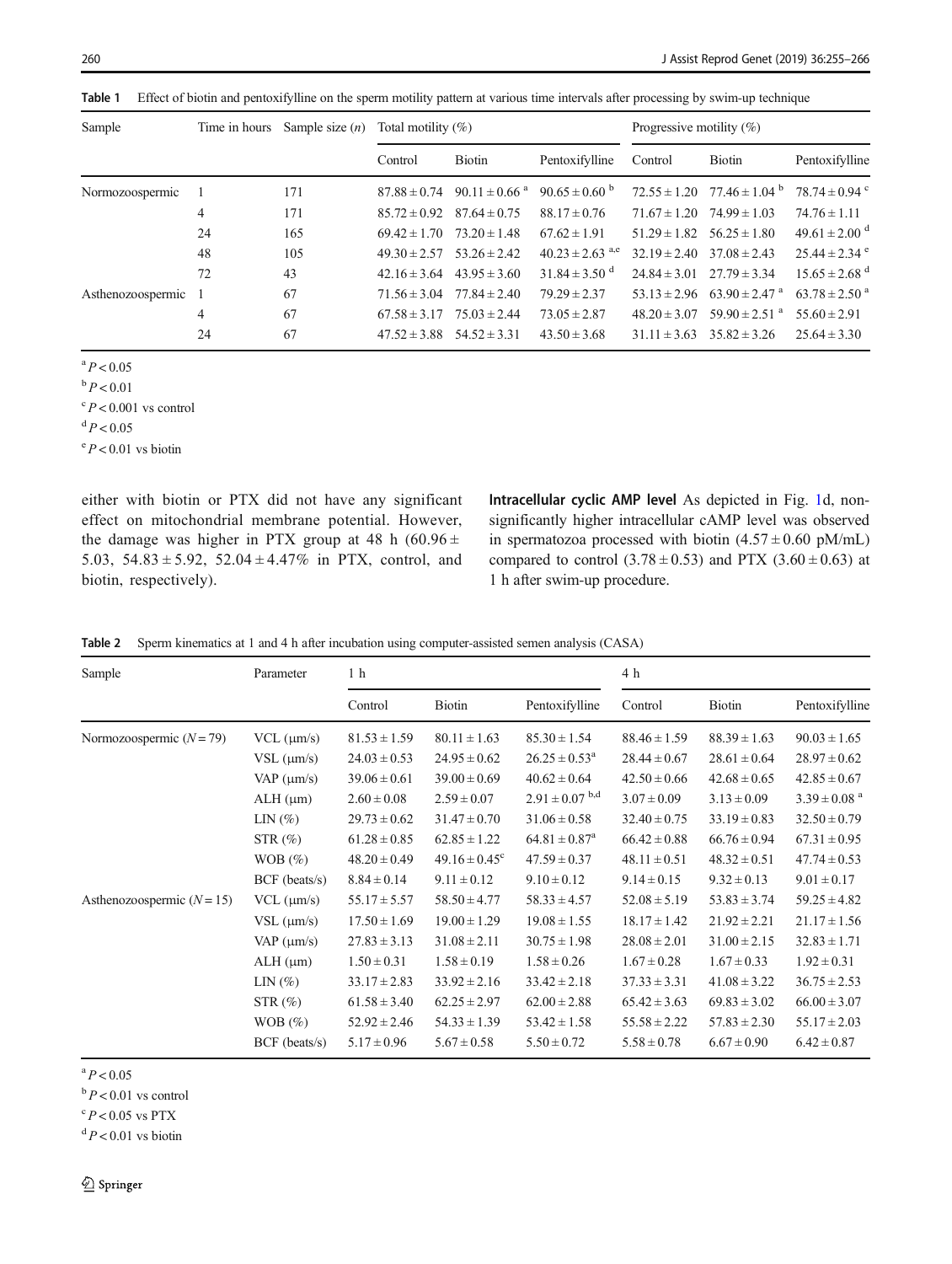<span id="page-6-0"></span>



Fig. 1 a Effect of biotin (10 nM) and PTX (1 mM) on kinetics of acrosome reaction estimated using calcium ionophore (A23187)-induced acrosome reaction assay (CIAR). The swim-up suspension was incubated with ionophore (5  $\mu$ M) for 30, 60, and 120 min and stained with FITC-PSA for visualization of acrosome sperm head. A total of 500 spermatozoa were assessed for each sample and the data represented as percentage of the difference in the number of ionophore-induced acrosome-reacted spermatozoa to the baseline acrosome-reacted spermatozoa. The results correspond to mean  $\pm$  SE and the statistical significance value is represented as  $(a)$ :  $P < 0.05$  vs control. **b** DNA integrity of the spermatozoa processed with sperm wash medium containing biotin (10 nM) or pentoxifylline (1 mM) at 24 and 48 h after in vitro incubation. The extent of DNA damage in the spermatozoa was

### Effect on murine in vitro fertilization and preimplantation embryo development

At 16 h post insemination, biotin group had significantly higher fertilization rate (92.90%) compared to control (84.54%, P < 0.001) and PTX (87.71%, P < 0.05, Table [3](#page-7-0)). Significantly higher percentage of zygotes progressed to two-cell stage in both biotin  $(P < 0.001)$  and PTX groups  $(P < 0.05)$  compared to control. In general, embryos derived from biotin-treated sperm suspension were cleaving faster than other groups. At 72 h, 95.52% of embryos in biotin group were compacted which was lower in control  $(89.33\%, P < 0.01)$  and PTX groups  $(93.09\%, P > 0.05)$ . At

assessed by sperm chromatin dispersion (SCD) test. The results correspond to mean  $\pm$  SE of spermatozoa and the statistical significance value. c Mitochondrial membrane integrity of the spermatozoa processed with sperm wash medium containing biotin (10 nM) or pentoxifylline (1 mM) at 24 and 48 h after in vitro incubation. The spermatozoa were stained with Rhodamine 123 to assess the mitochondrial membrane potential. The results correspond to mean  $\pm$  SE of percentage of spermatozoa with completely damaged mitochondria. d Effect of biotin (10 nM) and PTX (1 mM) on intracellular cAMP concentration of spermatozoa was measured using cAMP ELISA kit, at 1 h postswim-up. A total of 15 sets ( $n = 5$  per group) of sample were assessed among the groups and the data is represented as mean  $\pm$  SE. No statistical significance was found. Black: control; gray: biotin; pink: PTX

96 h, biotin group exhibited higher blastocyst rate (88.66%) compared to control (80.00%,  $P < 0.01$ ) and PTX (81.91%,  $P < 0.05$ ). Similarly, 46.87% of the blastocysts were hatched in biotin group by this time which was significantly higher than control  $(34.22\%, P < 0.01)$  and PTX (34.53%,  $P < 0.01$ ) indicating that the embryos from biotin group developed faster than other groups. The blastocysts of biotin and PTX group had significantly higher TCN  $(P < 0.05)$  and non-significantly lower apoptotic index compared to control (Table [3](#page-7-0)). Blastocysts obtained in vitro in presence of biotin (10 nM) or PTX (1 mM) did not show any significant difference in the gene expression pattern compared to control embryos (Fig. [2](#page-7-0)).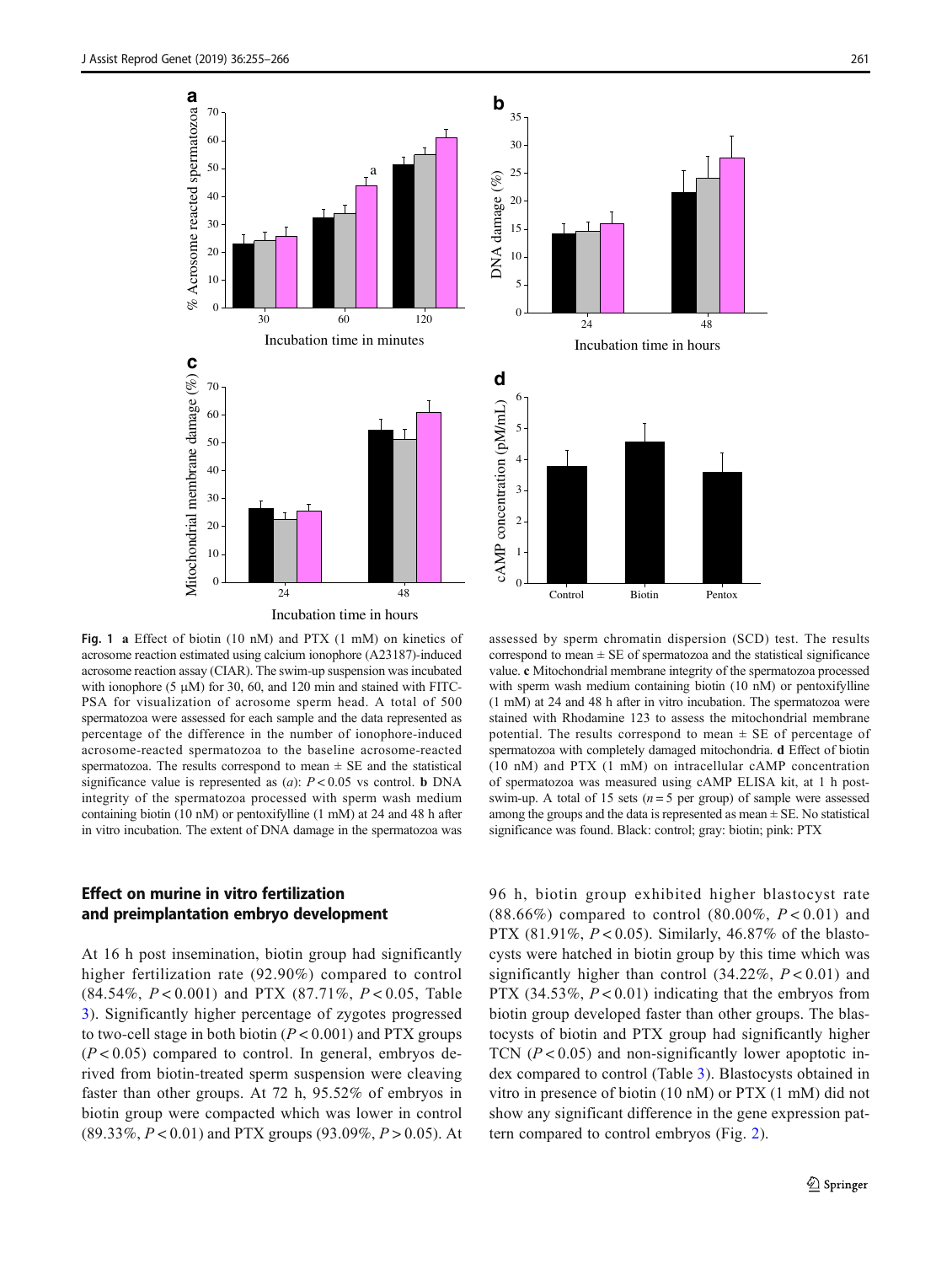<span id="page-7-0"></span>Table 3 Effect of biotin and pentoxifylline on the fertilization and embryo developmental potential in vitro

|                                                   | Control          | <b>Biotin</b><br>$(10 \text{ nM})$ | PTX.<br>$(1 \text{ mM})$    |
|---------------------------------------------------|------------------|------------------------------------|-----------------------------|
| Number of oocytes inseminated                     | 291              | 366                                | 358                         |
| Fertilization rate $(\% )$                        | 84.54            | 92.90 $^{\circ}$                   | 87.71 <sup>d</sup>          |
| 2-cell rate $(\% )$                               | 91.87            | 98.53 <sup>c</sup>                 | 96.82 <sup>a</sup>          |
| 4-cell rate at 48 h post-insemination $(\%)$      | 92.89            | 94.33                              | 93.09                       |
| Compaction rate at 72 h post-insemination $(\%)$  | 89.33            | $95.52^{b}$                        | 93.09                       |
| Blastocyst rate at 96 h post-insemination $(\%)$  | 80.00            | 88.66 <sup>b</sup>                 | 81.91 <sup>d</sup>          |
| Blastocyst rate at 120 h post-insemination $(\%)$ | 86.22            | 90.45                              | 91.45                       |
| Hatching rate at 96 h post-insemination $(\%)$    | 34.22            | 46.87 $^{\rm b}$                   | $35.53^{\circ}$             |
| Hatching rate at 120 h post-insemination $(\%)$   | 49.33            | 62.09 <sup>b</sup>                 | 57.89                       |
| Total cell number (mean $\pm$ SE)                 | $72.96 \pm 3.63$ | $91.05 \pm 3.26^{b}$               | $89.20 \pm 3.08^{\text{b}}$ |
| Apoptotic index (mean $\pm$ SE)                   | $6.12 \pm 1.06$  | $4.21 \pm 0.38$                    | $4.07 \pm 0.50$             |

 $\degree P < 0.05$ 

 $b$   $P < 0.01$  $\mathrm{^{c}}$  P < 0.001 vs control

 $dP < 0.05$ 

 $\mathrm{e}^{\mathrm{e}} P < 0.01$  vs biotin

#### Nuclear Magnetic Resonance spectroscopy

The docking studies performed helped in predicting possible interaction of biotin with protein tyrosine phosphatase nonreceptor type 1 (PTP1B) and HRas interaction with biotin. To confirm this interaction, we performed NMR spectroscopy. Figure [3](#page-8-0) represents a stack plot of the relevant spectral regions of biotin in its free state and in presence of the protein. The resonance assignment for free biotin is given in Fig. [4](#page-8-0) while Table [4](#page-9-0) documents the chemical shift, line width, and apparent transverse relaxation time of all the biotin  $H-MMR$  peaks in the free as well as in the bound state.

A close inspection of Fig. [3](#page-8-0) reveals upfield shift of all the chemical shifts of biotin in presence of both the proteins indicating complex formation causing magnetic shielding of biotin protons. The chemical shift change ( $\Delta\delta$ ) for biotin protons in free and bound state was calculated using data from Table [4](#page-9-0) that exhibited variation from 0.03 to 0.05 ppm in both cases. Furthermore, due to the formation of biotin-protein complex undergoing a continuous exchange between free and bound state, a significant change in transverse relaxation times of all the biotin protons was observed. In case of PTP1B, the maximum change in apparent transverse relaxation time is  $61.4\%$  for  $H_e$  of biotin whereas for HRas, the change for the same proton was 89% (Table [4](#page-9-0)). In case of

Fig. 2 Expression level of transcripts in blastocysts derived by in vitro fertilization using spermatozoa treated with biotin (10 nM) or pentoxifylline (1 mM) in Swiss albino mice. The fertilized embryos were cultured in vitro in KSOM medium until blastocyst stage. The RNA extracted from pooled blastocysts in each group were estimated for mRNA levels of Oct4, Sox2, Nanog, Cdx2, Bmp4, p53, Caspase3, and Rad51 using realtime RT-PCR

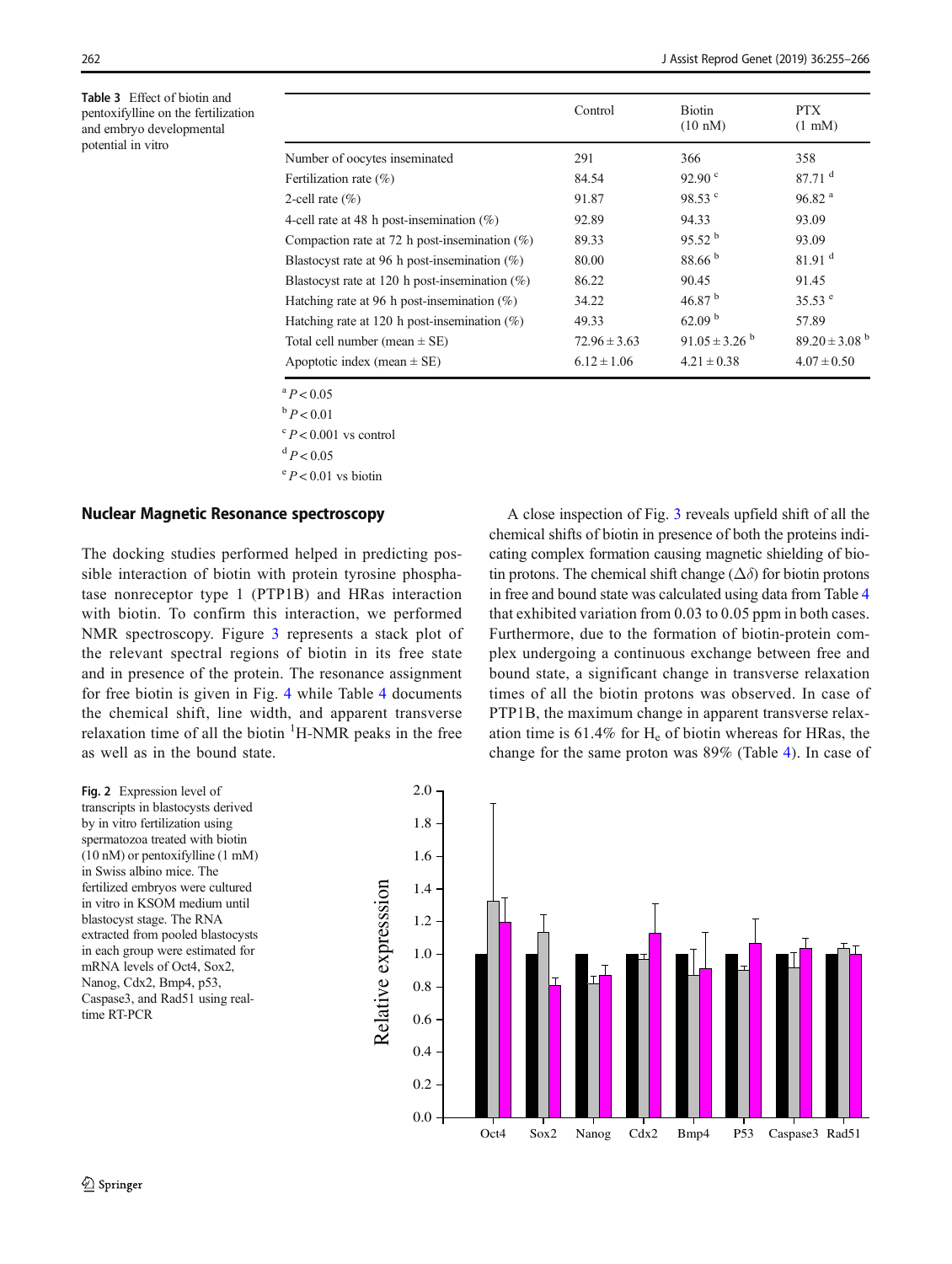<span id="page-8-0"></span>

Fig.  $3<sup>-1</sup>H-NMR$  spectral region (a) free biotin (red), (b) biotin in presence of PTP1B (blue), and (c) biotin in presence of HRas (green) recorded in Tris-HCl buffer (10% DMSO) at 300 K. The area from 4.30 to 4.6 ppm

for free biotin and biotin in presence of PTP1B has been magnified while the same for HRas is not shown due to phase distortion in biotin peaks in this area

HRas, the maximum change observed is  $91.6\%$  for H<sub>d</sub> proton. On an average, the change in  $T_2^*$  in presence of PTP1B and HRas is 29.3% and 73%, respectively. The results clearly exhibit that the biotin-HRas interaction is c.a. 2.5 times stronger than the biotin-PTP1B.

### **Discussion**

In the present study, we have observed that biotin can enhance the motility and longevity of human spermatozoa under in vitro conditions. The motility enhancing effect was



Fig. 4 <sup>1</sup>H-NMR spectra of 1 mM biotin in Tris-HCL buffer (pH 7.5) at 300 K. [peak e (multiplet) merges with buffer peak]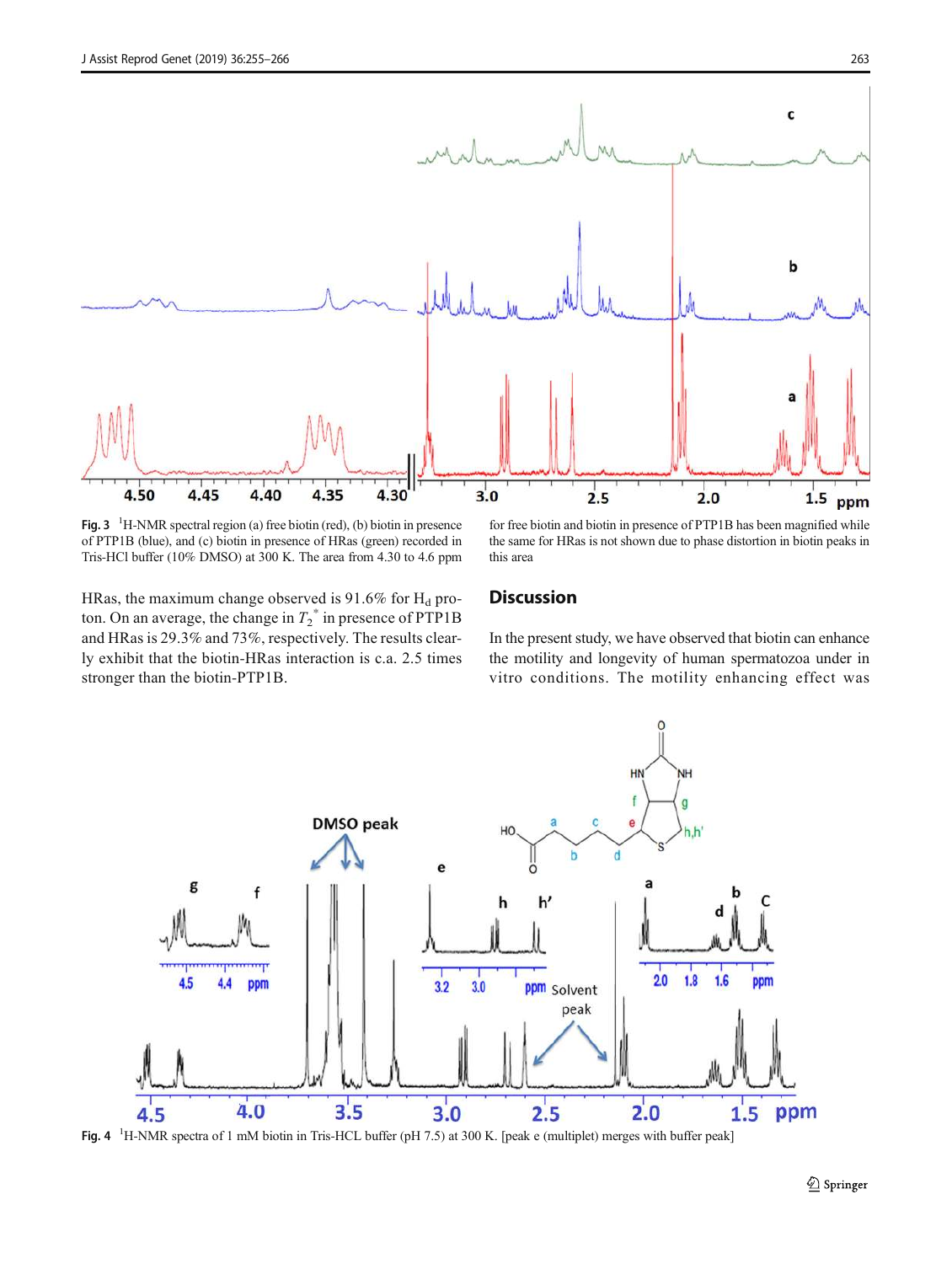| Proton<br>position | Free biotin protons     |                        |                | Biotin-tyrosine phosphatases |                    |                | <b>Biotin-HRAS</b>      |                    |                |
|--------------------|-------------------------|------------------------|----------------|------------------------------|--------------------|----------------|-------------------------|--------------------|----------------|
|                    | Chemical shift<br>(ppm) | Line width $#$<br>(Hz) | $T_2^*$<br>(s) | Chemical shift<br>(ppm)      | Line width<br>(Hz) | $T_2^*$<br>(s) | Chemical shift<br>(ppm) | Line width<br>(Hz) | $T_2^*$<br>(s) |
| $H_c$              | 1.33                    | 3.90                   | 0.081          | 1.29                         | 4.56               | 0.069          | 1.28                    | 5.37               | 0.059          |
| H <sub>b</sub>     | 1.51                    | 4.46                   | 0.071          | 1.47                         | 6.94               | 0.045 1.46     |                         | 24.68              | 0.012          |
| $H_d$              | 1.64                    | 3.30                   | 0.096          | 1.61                         | 4.95               | 0.064 1.59     |                         | 39.28              | 0.008          |
| $H_{a}$            | 2.09                    | 3.47                   | 0.091          | 2.06                         | 3.89               | 0.081 2.05     |                         | 7.25               | 0.043          |
| $H_h$              | 2.69                    | 2.18                   | 0.146 2.64     |                              | 2.49               | $0.127$ 2.63   |                         | 7.52               | 0.042          |
| H <sub>h</sub>     | 2.91                    | 1.27                   | 0.250 2.88     |                              | 1.87               | 0.170 2.87     |                         | 5.31               | 0.059          |
| $H_e$              | 3.26                    | 1.51                   | 0.210 3.23     |                              | 3.92               | 0.081 3.22     |                         | 13.46              | 0.023          |
| $H_f$              | 4.52                    | 2.07                   | 0.153          | 4.48                         | 3.19               | 0.099          | 4.47                    | 13.41              | 0.023          |
| H <sub>g</sub>     | 4.35                    | 2.90                   | 0.109          | 4.32                         | 3.98               | 0.080          | 4.31                    | 14.99              | 0.021          |

<span id="page-9-0"></span>Table 4 Chemical shift and line width values of biotin protons in absence and presence of protein tyrosine phosphatases and HRAS

# LB was 1 Hz in each case

comparable between asthenozoospermic and normozoospermic semen samples, which is in accordance with earlier reports on PTX [[30](#page-11-0)] and biotin [\[22](#page-10-0)].

Sperm longevity is a reliable predictor of fertilization potential [\[31](#page-11-0)] and determines the outcome of IUI and IVF procedures. The rapid surge and quick drop in progressive motility observed in PTX group in our study is in accordance with earlier reports [\[22,](#page-10-0) [32](#page-11-0), [33\]](#page-11-0). Results of mitochondrial function and DNA integrity assessment suggest that the poor survival of spermatozoa is not due to these two factors (Fig. [1\)](#page-6-0). On the contrary, biotin helped in maintaining a higher percentage of progressive motility and in vitro survival compared to PTX which was also documented in our earlier study with frozen-thawed semen samples [\[22\]](#page-10-0). Even though non-significant, the elevated intracellular cAMP level in spermatozoa from biotin-treated group could have led to the increase in motility observed in this group. An earlier study by Jayaprakash et al. [\[34\]](#page-11-0) has shown that PTX can cause premature acrosome reaction, thereby leading to poor fertilization. However, in our study, even though PTX group showed higher percentage of spermatozoa undergoing acrosome reaction as early as 60 min, there was no significant difference in the fertilization rate. It is possible that the acrosome reaction kinetics induced by PTX in human spermatozoa may be different from mouse spermatozoa which needs further investigation.

One of the major concerns of using PTX is its adverse effects on oocyte and embryo development [\[17](#page-10-0)–[19,](#page-10-0) [35](#page-11-0)]. However, this was not reflected in our study as we observed better blastocyst and hatching rate in PTX compared to control. This disparity between our results and earlier reports with respect to oocyte and embryo toxicity could be attributed to lower concentration of PTX (1 mM) used in our study. Earlier studies in the literature have employed varying concentrations of PTX ranging from 1 to 5 mM [\[9](#page-10-0)–[19](#page-10-0), [22](#page-10-0), [34,](#page-11-0) [35](#page-11-0)]. In the present study, we intended to use optimal concentration of PTX that enhanced the sperm motility without having any toxic effect on the embryo development. In our earlier study, we have reported motility enhancement of frozen-thawed human spermatozoa at 1 mM concentration [\[22](#page-10-0)]. In addition, when two-cell stage mouse embryos were cultured in different concentrations of PTX, it resulted in drastic reduction in blastocyst rate at and above 2 mM concentration (Supplementary Table S6). Therefore, based on these findings, we chose a lower concentration of PTX (1 mM) in this study.

With the current findings, it is difficult to understand the exact mechanism by which the embryos derived from spermatozoa processed with biotin exhibit improved cleavage rate, better hatching potential, significantly higher total cell number, and non-significantly lower apoptotic index. Earlier studies have shown that biotin is an important regulator of chromatin organization [\[36](#page-11-0), [37](#page-11-0)]. The lower apoptotic index observed in blastocysts of IVF-derived embryos further emphasizes the significance of biotin in maintaining the chromatin integrity. The gene expression pattern in the expanded blastocysts indicated marginal upregulation of Oct4 and Sox2 genes which regulate pluripotency (Fig. [2\)](#page-7-0). In addition, biotin, even at higher concentrations (up to 100 nM) in medium, did not seem to affect the embryo development (Supplementary Table S7) indicating that the presence of biotin in embryo culture medium also can exert beneficial effects on preimplantation embryo development. Therefore, presence of trace amounts of biotin in the sperm suspension can exert further beneficial effect on embryo development. Earlier findings on biotin deficiency causing teratogenic effect [\[20,](#page-10-0) [21\]](#page-10-0) give a possible clue for the nutritional significance of biotin during early embryo development.

Through the bioinformatics analysis performed to predict the target molecules for biotin in spermatozoa and embryo developmental potential, we obtained three best fit molecules such as GTPase HRas, glucokinase, and PTP1B, which are known to have specific role in spermatozoa. Among the top three hits, HRas, designated as p21, is present in the membrane of most eukaryotic cells which binds to guanine nucleotides and has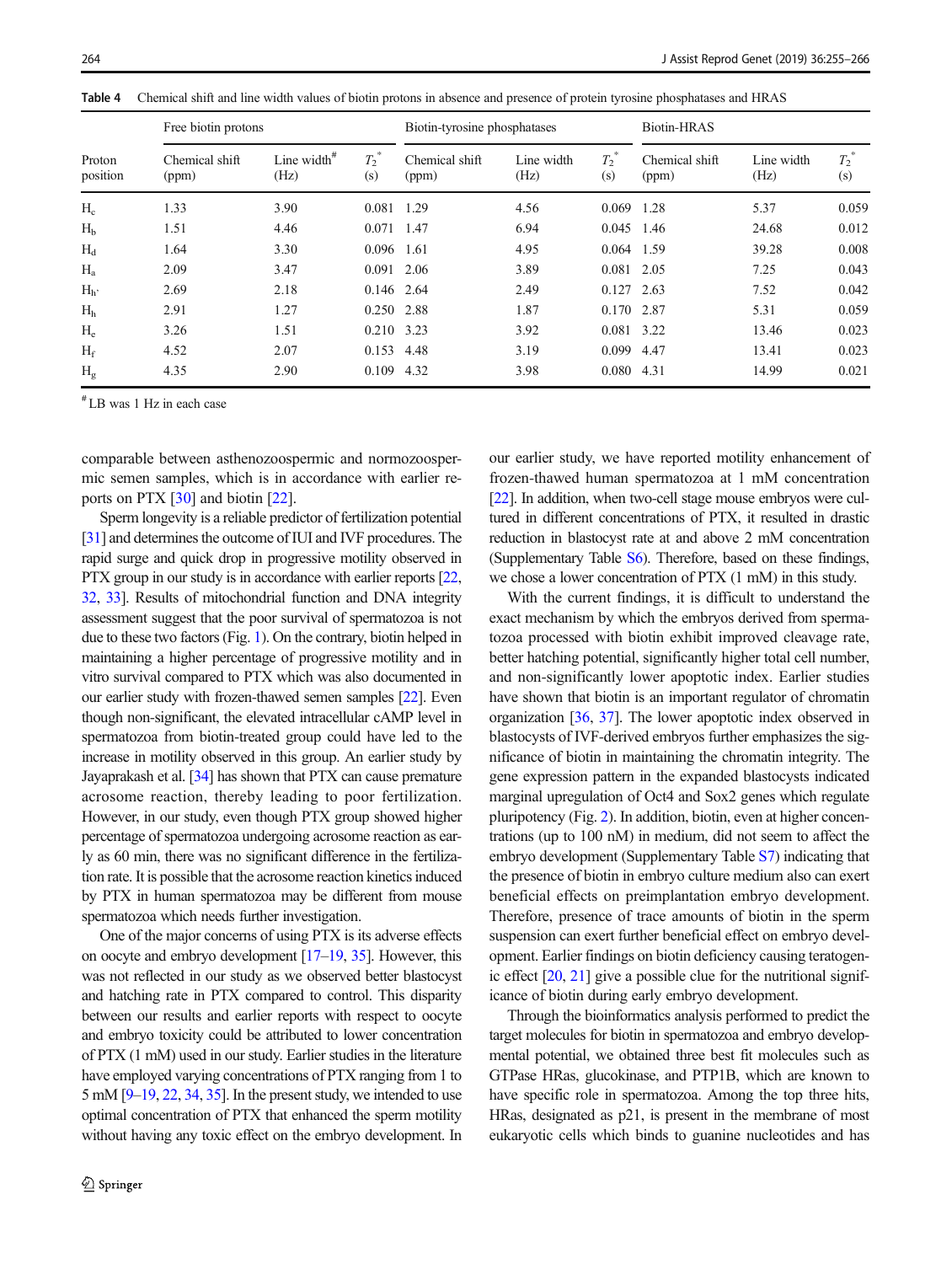<span id="page-10-0"></span>GTPase activity in vitro and in vivo [\[38,](#page-11-0) [39\]](#page-11-0). The presence of cras proteins in the acrosomal region of human spermatozoa and its possible role in capacitation and/or acrosome reaction was demonstrated by Naz et al. [\[40\]](#page-11-0). Similarly, PTP1B was shown to have a role in acrosome reaction [[41,](#page-11-0) [42](#page-11-0)]. Glucokinase, a key enzyme in glycolysis pathway, is known to be involved in deriving energy for motility. An earlier study has shown that biotin enhances the glucokinase activity by increasing the cGMP level in hepatocytes [\[43\]](#page-11-0). The bioinformatics data (Supplementary Table S3) obtained in the present study supports the possible role of these proteins in sperm function and its possible interaction with biotin. The result of NMR spectroscopic study confirms that biotin interacts with both HRas and PTP1B. However, a stronger interaction was observed with HRas. Therefore, the increase in fertilization rate and developmental potential of embryos derived from spermatozoa processed with biotin seems to be mediated through the action of biotin on these two proteins present in the spermatozoa. However, further studies are necessary to confirm these findings.

In conclusion, biotin supplementation to the sperm wash medium appears to be beneficial in enhancing the in vitro sperm survival without affecting the fertilizing ability. Since biotin is an essential micronutrient, it may be a safer sperm motility enhancing agent than pentoxifylline. However, further studies are necessary to confirm that biotin can exert similar effects on development of human embryos when used in sperm preparation medium.

Funding information The financial assistance from Indian Council of Medical Research (ICMR) is thankfully recognized (ICMR/5/10/10/ 2009-RHN).

#### Compliance with ethical standards

Study was approved by Institutional Ethics Committee of Kasturba Medical College, Manipal Academy of Higher Education, Manipal (IEC 087/2010), and a written informed consent was taken from subjects willing to provide their semen samples for the study. All the methods were performed in accordance with the institutional guidelines and Helsinki declaration. The study was approved by Institutional Animal Ethics Committee of Kasturba Medical College, Manipal (IAEC/KMC/ 40/2012). Animal care and handling were conducted according to the institutional guidelines for animal experimentation.

Conflict of interest The authors declare that they have no competing **interests** 

### References

- 1. Irvine DS. Computer assisted semen analysis systems: sperm motility assessment. Hum Reprod. 1995;1:53–9.
- 2. Shulman A, Hauser R, Lipitz S, Frenkel Y, Dor J, Bider D, et al. Sperm motility is a major determinant of pregnancy outcome following intrauterine insemination. J Assist Reprod Genet. 1998;15: 381–5.
- 3. Donnelly ET, Lewis SE, McNally JA, Thompson W. In vitro fertilization and pregnancy rates: the influence of sperm motility and morphology on IVF outcome. Fertil Steril. 1998;70:305–14.
- 4. Nagy ZP, Joris H, Verheyen G, Tournaye H, Devroey P, Van Steirteghem AC, Correlation between motility of testicular spermatozoa, testicular morphology and the outcome of intracytoplasmic sperm injection. Hum Reprod 1998; 13:890–895.
- 5. Oehninger S, Sueldo C, Lanzendorf S, Mahony M, Burkman LJ, Alexander NJ, et al. A sequential analysis of the effect of progesterone on specific sperm functions crucial to fertilization in vitro in infertile patients. Hum Reprod. 1994;9:1322–7.
- Yanagimachi R. In vitro capacitation of hamster spermatozoa by follicular fluid. J Reprod Fertil. 1969;18:275–86.
- 7. Kalthur G, Kumar P, Adiga SK. Enhancement in motility of sperm co-incubated with cumulus oocyte complex (COC) in vitro. Eur J Obstet Gynecol Reprod Biol. 2009;145:167–71.
- 8. Schill WB. Caffeine- and kallikrein-induced stimulation of human sperm motility: a comparative study. Andrologia. 1975;7:229–36.
- 9. Yovich JM, Edirisinghe WR, Cummins JM, Yovich JL. Preliminary results using pentoxifylline in a pronuclear stage tubal transfer (PROST) program for severe male factor infertility. Fertil Steril. 1988;50:179–81.
- 10. Yovich JM, Edirisinghe WR, Cummins JM, Yovich JL. Influence of pentoxifylline in severe male factor infertility. Fertil Steril. 1990;53:715–22.
- 11. Tasdemir M, Tasdemir I, Kodama H, Tanaka T. Pentoxifyllineenhanced acrosome reaction correlates with fertilization in vitro. Hum Reprod. 1993;8:2102–7.
- 12. Tesarik J, Mandoza C. Sperm treatment with pentoxifylline improves the fertilizing ability in patients with acrosome reaction insufficiency. Fertil Steril. 1993;60:141–8.
- 13. Tournaye H, Janssens R, Camus M, Staessen C, Devroey P, Van Steirteghem A. Pentoxifylline is not useful in enhancing sperm function in cases with previous in vitro fertilization failure. Fertil Steril 1993; 59:210–215.
- 14. Tournaye H, Janssens R, Devroey P, Van Steirteghem A. The influence of pentoxifylline on motility and viability of spermatozoa from normozoospermic semen samples. Int J Androl 1994; 17:1–8.
- 15. Dimitriadou F, Rizos D, Mantzavinos T, Arvaniti K, Voutsina K, Prapa A, et al. The effect of pentoxifylline on sperm motility, oocyte fertilization, embryo quality, and pregnancy outcome in an in vitro fertilization program. Fertil Steril. 1995;63:880–6.
- 16. Tesarik J, Mendoza C, Carreras A. Effects of phopshodiesterase inhibitors caffeine and pentoxifylline on spontaneous and stimulus-induced acrosome reaction in human sperm. Fertil Steril. 1992;58:1185–90.
- 17. Tournaye H, Janssens R, Verheyen G, Devroey P, Van Steirteghem A. An indiscriminate use of pentoxifylline does not improve invitro fertilization in poor fertilizers. Hum Reprod 1994; 9:1289– 1292.
- 18. Lacham-Kaplan O, Trounson AO. Embryo development capacity of oocytes fertilized by immature sperm and sperm treated with motility stimulants. Reprod Fertil Dev. 1994;6:113–6.
- 19. Scott L, Smith S. Human sperm motility-enhancing agents have detrimental effects on mouse oocytes and embryos. Fertil Steril. 1995;63:166–75.
- 20. Mock DM, Mock NI, Stewart CW, LaBorde JB, Hansen DK. Marginal biotin deficiency is teratogenic in ICR mice. J Nutr. 2003;133:2519–25.
- 21. Watanabe T, Dakshinamurti K, Persaud TV. Biotin influences palatal development of mouse embryos in organ culture. J Nutr. 1995;125:2114–21.
- 22. Kalthur G, Salian SR, Keyvanifard F, Sreedharan S, Thomas JS, Kumar P, et al. Supplementation of biotin to sperm preparation medium increases the motility and longevity in cryopreserved human spermatozoa. J Assist Reprod Genet. 2012;29:631–5.